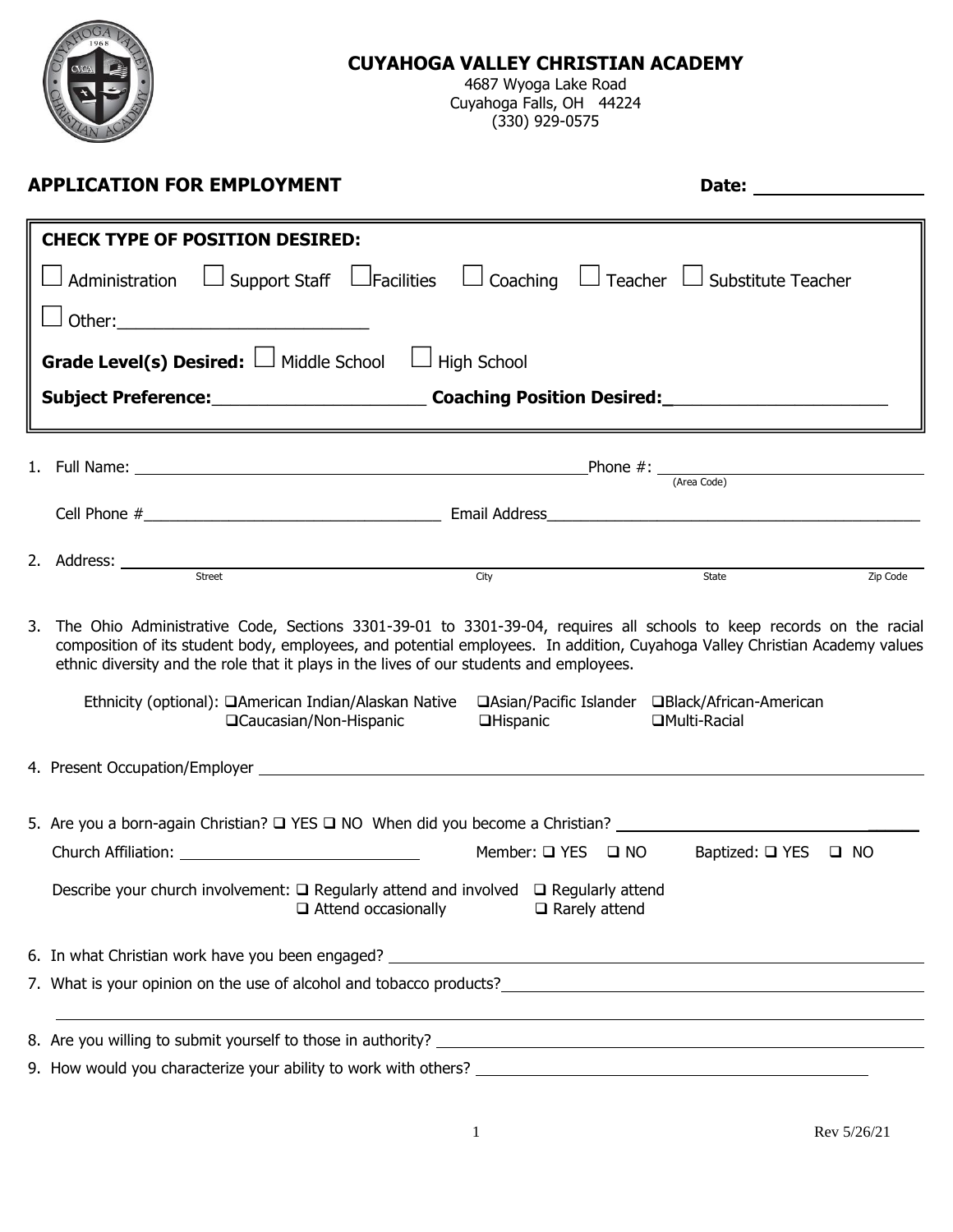| 10. CVCA is non-denominational, yet our students come from a variety of denominational and non-denominational churches. May |  |  |  |  |
|-----------------------------------------------------------------------------------------------------------------------------|--|--|--|--|
| we count on you to sustain us in promoting a non-sectarian spirit?                                                          |  |  |  |  |

 $\mathcal{L}_\text{max}$  and  $\mathcal{L}_\text{max}$  and  $\mathcal{L}_\text{max}$  and  $\mathcal{L}_\text{max}$ 

|  |  |  |  | 11. Do you subscribe without reservation to our attached Statement of Faith? |  |
|--|--|--|--|------------------------------------------------------------------------------|--|
|--|--|--|--|------------------------------------------------------------------------------|--|

Are any of the specific tenets of concern to you? (If so, please explain.) Comments:

12. Do you feel a Christian school has a right to set standards for faculty and students in dress, appearance, and ethics?

13. Will you uphold school standards by consistently enforcing school policies with regard to dress, attitude and conduct?

14. Do you feel there are any accommodations needed to allow you to perform the duties of the position for which you are applying? Yes \_\_\_\_\_\_ No\_\_\_\_\_\_ If yes, please provide additional information\_\_\_\_\_\_

#### **EDUCATIONAL TRAINING**

| <b>HIGH SCHOOL EDUCATION</b> | <b>LOCATION</b> |                        |                                                 |
|------------------------------|-----------------|------------------------|-------------------------------------------------|
|                              |                 |                        |                                                 |
| <b>COLLEGE EDUCATION</b>     | <b>LOCATION</b> | <b>DEGREE RECEIVED</b> | <b>TOTAL</b><br><b>SEMESTER</b><br><b>HOURS</b> |
|                              |                 |                        |                                                 |
|                              |                 |                        |                                                 |
| <b>POST GRADUATE</b>         | <b>LOCATION</b> | <b>DEGREE RECEIVED</b> | <b>TOTAL</b><br><b>SEMESTER</b><br><b>HOURS</b> |
|                              |                 |                        |                                                 |

**On a separate sheet of paper, please provide the following, according to the position in which you are applying. PLEASE GIVE A BRIEF REPORT OF:**

A) Administration, Teaching or Substitute Teaching: 1) Conversion and Christian Testimony (*give scriptural support*) 2) Philosophy of Christian Education

B) Support Staff/Facilities: 1) Conversion and Christian Testimony (give scriptural support)

C) Coaching: 1) Conversion and Christian Testimony (give scriptural support) 2) Philosophy of Christian Coaching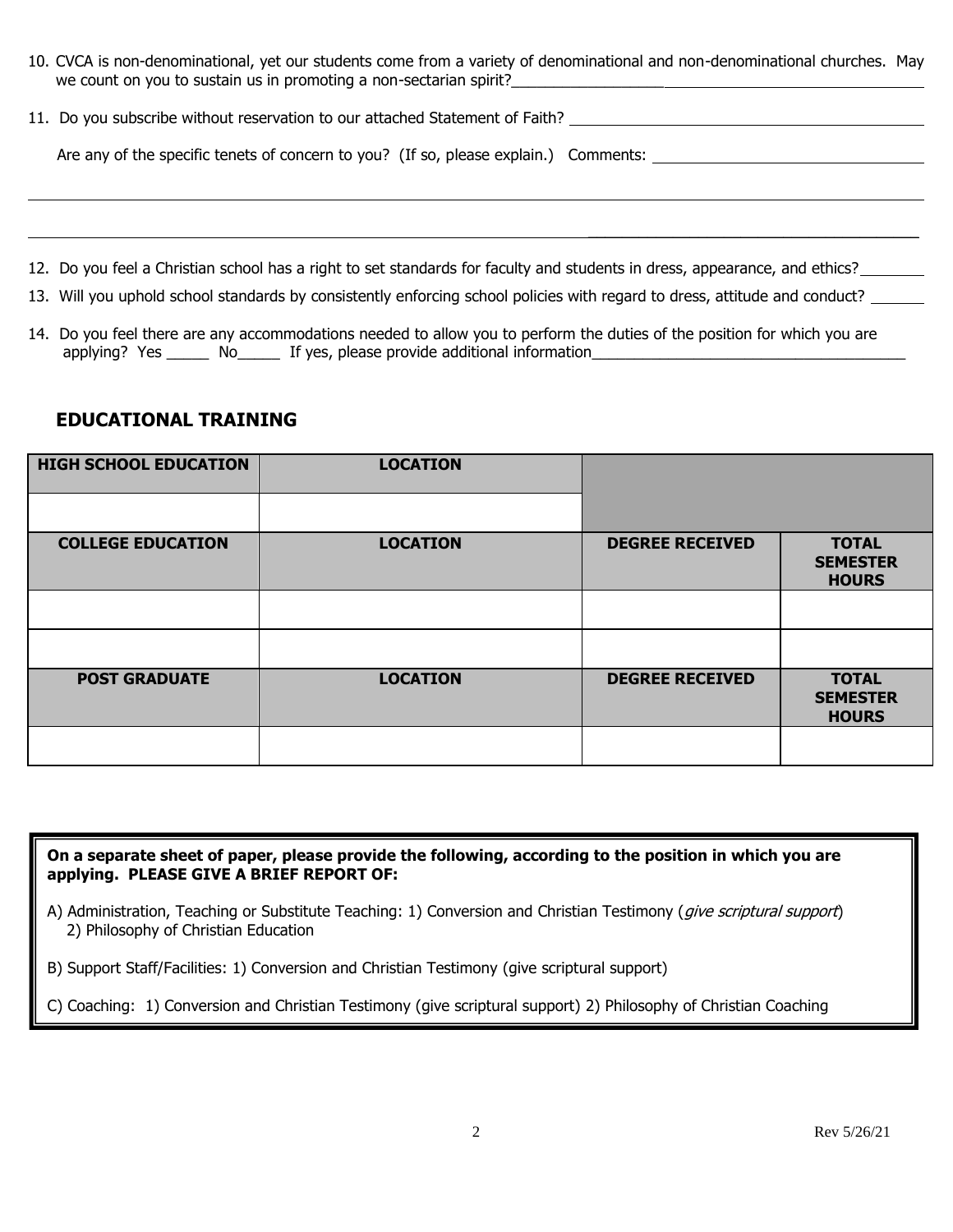### **IF APPLYING FOR ADMINISTRATIVE/TEACHING OR SUBSTITUTE TEACHING:**

| <b>CERTIFICATION/LICENSE</b> | AREA(S)<br>(Include grades, areas of concentration, field, etc.) | <b>Expiration</b><br><b>Date</b> | <b>Certificate/License</b><br>Valid in which<br>state(s) |
|------------------------------|------------------------------------------------------------------|----------------------------------|----------------------------------------------------------|
|                              |                                                                  |                                  |                                                          |
|                              |                                                                  |                                  |                                                          |
|                              |                                                                  |                                  |                                                          |

### **TEACHING/EDUCATIONAL EXPERIENCE** (Most recent first)

| <b>YEARS/DATES</b> | <b>NAME OF SCHOOL</b> | <b>ADDRESS</b> | <b>GRADES/SUBJECTS</b> |
|--------------------|-----------------------|----------------|------------------------|
|                    |                       |                |                        |
|                    |                       |                |                        |
|                    |                       |                |                        |
|                    |                       |                |                        |

Total number of years of experience in education?

**CO-CURRICULAR ACTIVITIES** (List all co-curricular activities including specific sports, class plays, debate, cheerleading, intramurals, etc., that you feel qualified to sponsor.)

| <b>ACTIVITY</b> | <b>AGE OF STUDENTS</b> | <b>YEARS OF PARTICIPATION</b> | <b>WILLING TO</b><br><b>SPONSOR AT CVCA?</b><br>(yes or no) |
|-----------------|------------------------|-------------------------------|-------------------------------------------------------------|
|                 |                        |                               |                                                             |
|                 |                        |                               |                                                             |
|                 |                        |                               |                                                             |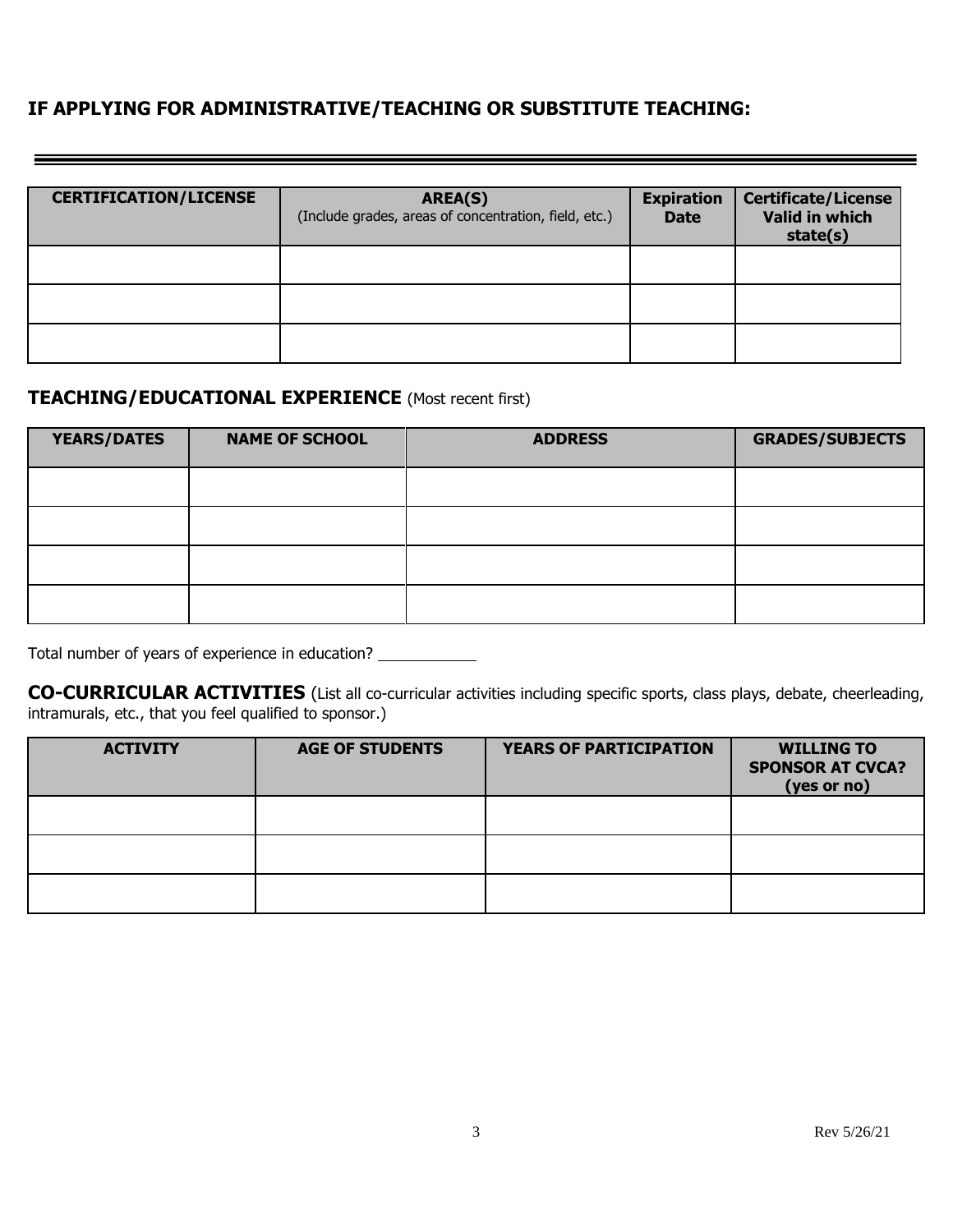### **ATHLETIC PLAYING EXPERIENCE**

| <b>SPORT PLAYED</b> | <b>SCHOOL</b> | # OF YEARS | <b>LEVEL</b> | <b>HONORS</b> |
|---------------------|---------------|------------|--------------|---------------|
|                     |               |            |              |               |
|                     |               |            |              |               |
|                     |               |            |              |               |
|                     |               |            |              |               |

#### **COACHING EXPERIENCE/REFERENCES**

| <b>NAME OF SCHOOL/CLUB</b> | <b>YEARS</b> | <b>POSITION/</b><br><b>GRADE LEVEL</b> | <b>PHONE</b> | <b>EMAIL</b> |
|----------------------------|--------------|----------------------------------------|--------------|--------------|
|                            |              |                                        |              |              |
|                            |              |                                        |              |              |
|                            |              |                                        |              |              |

### **COACHING – PROFESSIONAL REFERENCES**

Include two professional references that can speak to your coaching or work experience. Please include name, complete address, phone and position.

| <b>NAME OF SCHOOL/CLUB</b> | <b>YEARS</b> | <b>POSITION/</b><br><b>GRADE LEVEL</b> | <b>PHONE</b> | <b>EMAIL</b> |
|----------------------------|--------------|----------------------------------------|--------------|--------------|
|                            |              |                                        |              |              |
|                            |              |                                        |              |              |
|                            |              |                                        |              |              |

### **COACHING - PASTORAL REFERENCES**

Include two references who are qualified to speak of your spiritual and Christian Service. List your current pastor or shepherdleader (elder) first.

| <b>NAME</b> | Relationship | <b>PHONE</b> | <b>EMAIL</b> |
|-------------|--------------|--------------|--------------|
|             |              |              |              |
|             |              |              |              |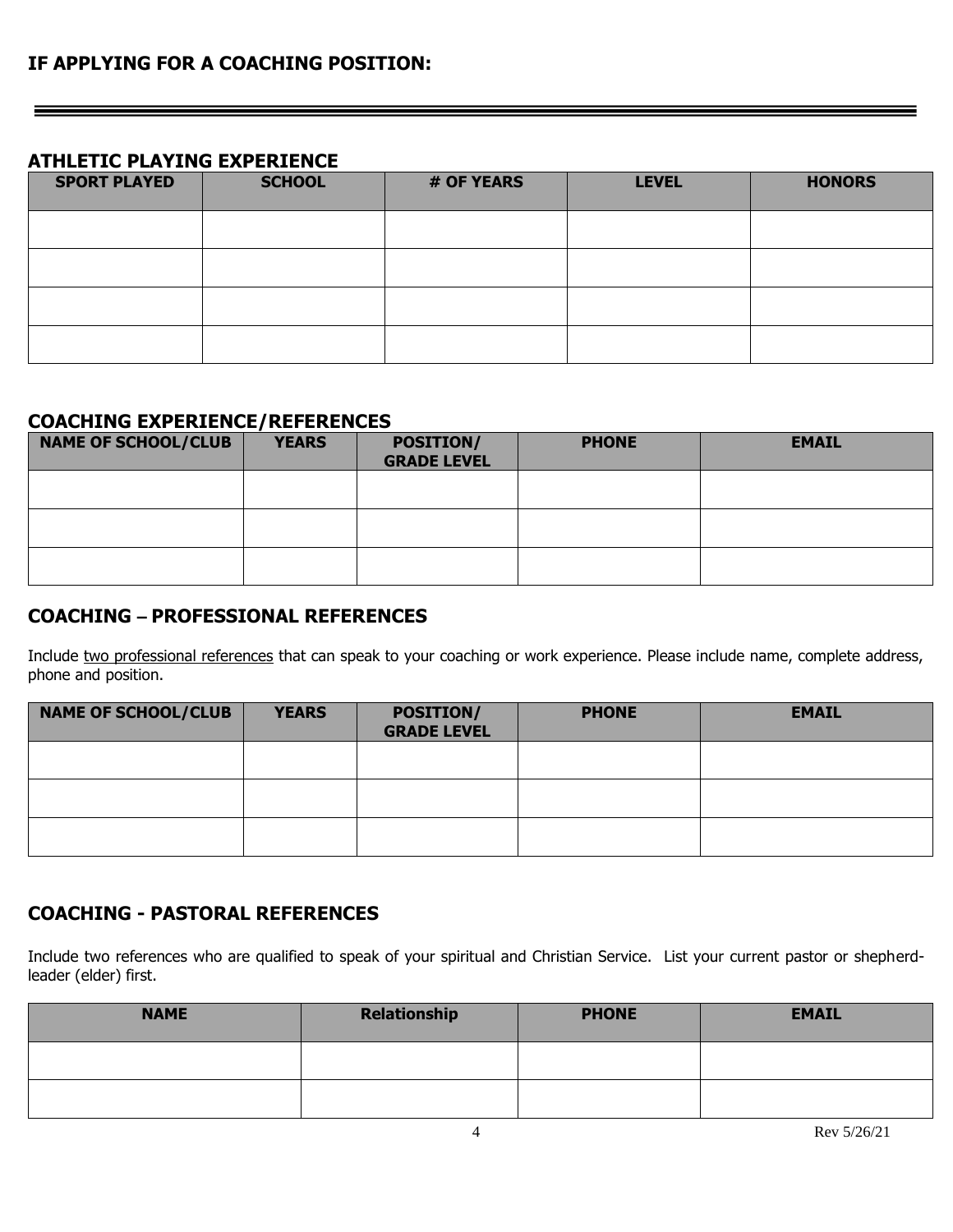### **IF APPLYING FOR SUPPORT STAFF OR OTHER POSITION:**

## **Previous Employment History** (Begin with most recent)

| Company name                           | Telephone #               |
|----------------------------------------|---------------------------|
|                                        |                           |
| Address                                | Employed (month and year) |
|                                        | To:<br>From:              |
| Name of supervisor                     | Weekly or monthly pay     |
| State job title and describe your work | Reason for leaving        |
|                                        |                           |
|                                        |                           |
|                                        |                           |

| Company name                           | Telephone #                               |
|----------------------------------------|-------------------------------------------|
| Address                                | Employed (month and year)<br>To:<br>From: |
| Name of supervisor                     | Weekly or monthly pay                     |
| State job title and describe your work | Reason for leaving                        |

| Company name                           | Telephone #                               |
|----------------------------------------|-------------------------------------------|
| <b>Address</b>                         | Employed (month and year)<br>To:<br>From: |
| Name of supervisor                     | Weekly or monthly pay                     |
| State job title and describe your work | Reason for leaving                        |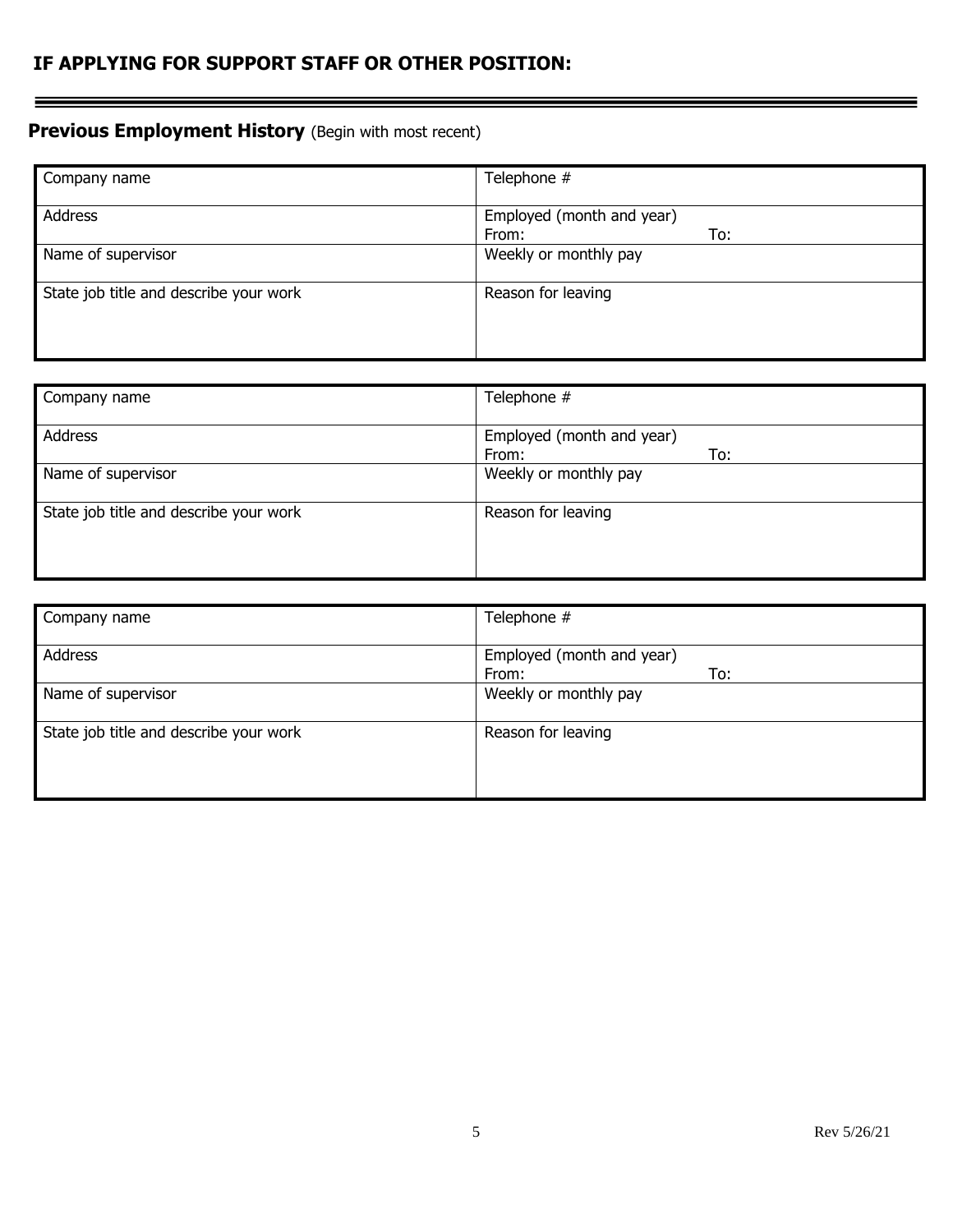# **ALL APPLICANTS (EXCEPT COACHES) PLEASE COMPLETE THE FOLLOWING:**

| PASTORAL REFERENCE: Please list one reference from your local church, preferably someone from the pastoral staff or |  |  |  |  |  |  |  |
|---------------------------------------------------------------------------------------------------------------------|--|--|--|--|--|--|--|
| someone in leadership.                                                                                              |  |  |  |  |  |  |  |

|  | <b>CHARACTER AND PROFESSIONAL REFERENCES</b> (Please include most recent employer first and do not list<br>relatives.) |  |  |  |  |  |
|--|------------------------------------------------------------------------------------------------------------------------|--|--|--|--|--|
|  |                                                                                                                        |  |  |  |  |  |
|  |                                                                                                                        |  |  |  |  |  |
|  |                                                                                                                        |  |  |  |  |  |
|  |                                                                                                                        |  |  |  |  |  |
|  |                                                                                                                        |  |  |  |  |  |
|  |                                                                                                                        |  |  |  |  |  |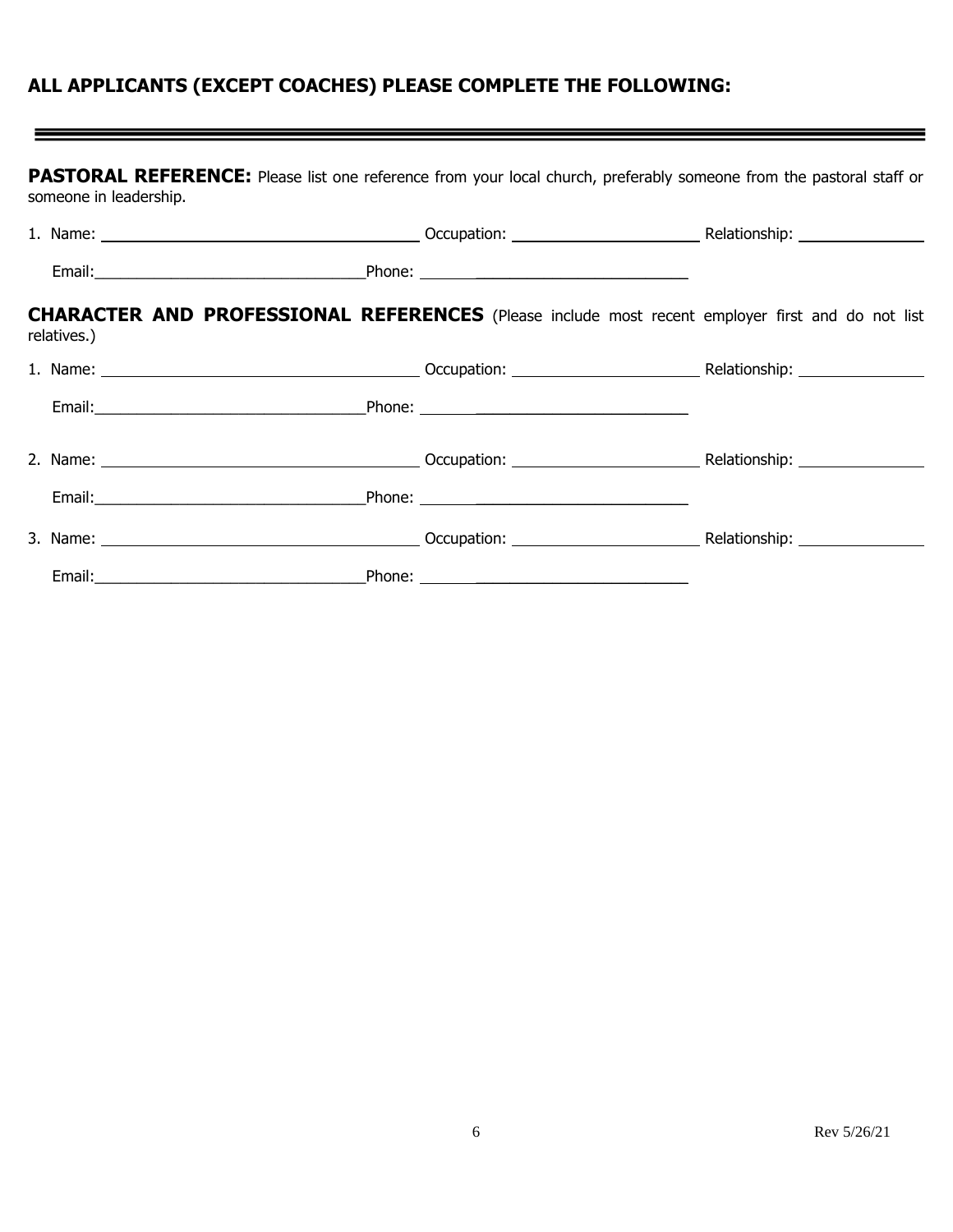### **Applicant's Statement/Release Form (All Applicants)**

Are you a United States Citizen? □ YES □ NO

- 1. Have you ever been convicted of, found guilty of, pled guilty to any misdemeanor other than traffic offenses? ❑ YES ❑ NO
- 2. Have you ever been convicted of, found guilty of, or pled guilty to any felony?  $\Box$  YES  $\Box$  NO
- 3. Have you ever had a criminal conviction sealed or expunged? ❑ YES ❑ NO
- 4. Have you ever had a teaching certificate lifted, suspended or revoked? ❑ YES ❑ NO

I also understand and agree with the following:

In compliance with the provisions of O.R.C. 109.57, verification of the response to these questions may be obtained from the Ohio Bureau of Criminal Identification and Investigation and the Federal Bureau of Investigation. The verification process will require that fingerprints be taken.

Cuyahoga Valley Christian Academy does not discriminate on the basis of race, color, national origin, gender, age, or disability. It is our intention that all qualified applicants are given equal opportunity and that selection decisions be based on job-related factors.

In the event of a legal, or equitable, claim arising out of, or relating in any way to an unresolved dispute, including, but not limited to, any dispute arising out of CVCA's consideration of my application of employment, all stakeholders agree to waive any right to a jury or any right to file a lawsuit in any civil court against CVCA or any of its officers, trustees, employees, agents or volunteers, and, instead, agrees to solely and exclusively resolve any such legal, or equitable, claim through a mutually-agreeable Christian dispute resolution process that will include, if necessary, final and binding arbitration. If the parties fail to agree on a dispute resolution process or are otherwise unable to resolve any dispute involving a legal, or equitable, claim against CVCA or any of its officers, trustees, employees, agents or volunteers, the applicant agrees that any such claim shall be fully and finally settled by mediation and, if necessary, legally binding and final arbitration in accordance with the Rules of Procedure for Christian Conciliation of the Institute for Christian Conciliation (iccpeace.com). Judgement enforcing an arbitration decision may be entered in any court otherwise having jurisdiction.

Nothing herein precludes the administration of CVCA from maintaining and operating its school in accordance with its Statement of Faith.

I certify that all information given throughout the application process herein is true and complete to the best of my knowledge.

I understand that this application is not and nor is intended to be a contract of employment; if hired, the employment relationship between myself and Cuyahoga Valley Christian Academy is terminable at will, with or without cause, by either myself or CVCA. In the event of my employment with CVCA, I will comply with all rules and regulations.

I give CVCA my permission to conduct any investigation regarding the information contained in my employment application which CVCA deems necessary to determine my qualifications for employment with CVCA. I also give CVCA my permission to contact any former employer, school, college or university, utility company, credit or finance bureau or office, any personal or professional reference, or any other appropriate source or individual for the purpose of gathering any information, personal or otherwise, that such sources may have about my character, general reputation, credit, education, or employment record. Furthermore, I give my consent to any such source to release to CVCA whatever relevant information they have about me. I also unconditionally release all named and unnamed sources from any and all liability that might result from furnishing any information about me.

My signature attests both to the fact that the information I have provided herein is correct and to my understanding that false or misleading information given in my application or interview(s) shall be grounds for not considering this application or for dismissal if employed.

| Signature of Applicant | Date |
|------------------------|------|
|                        |      |